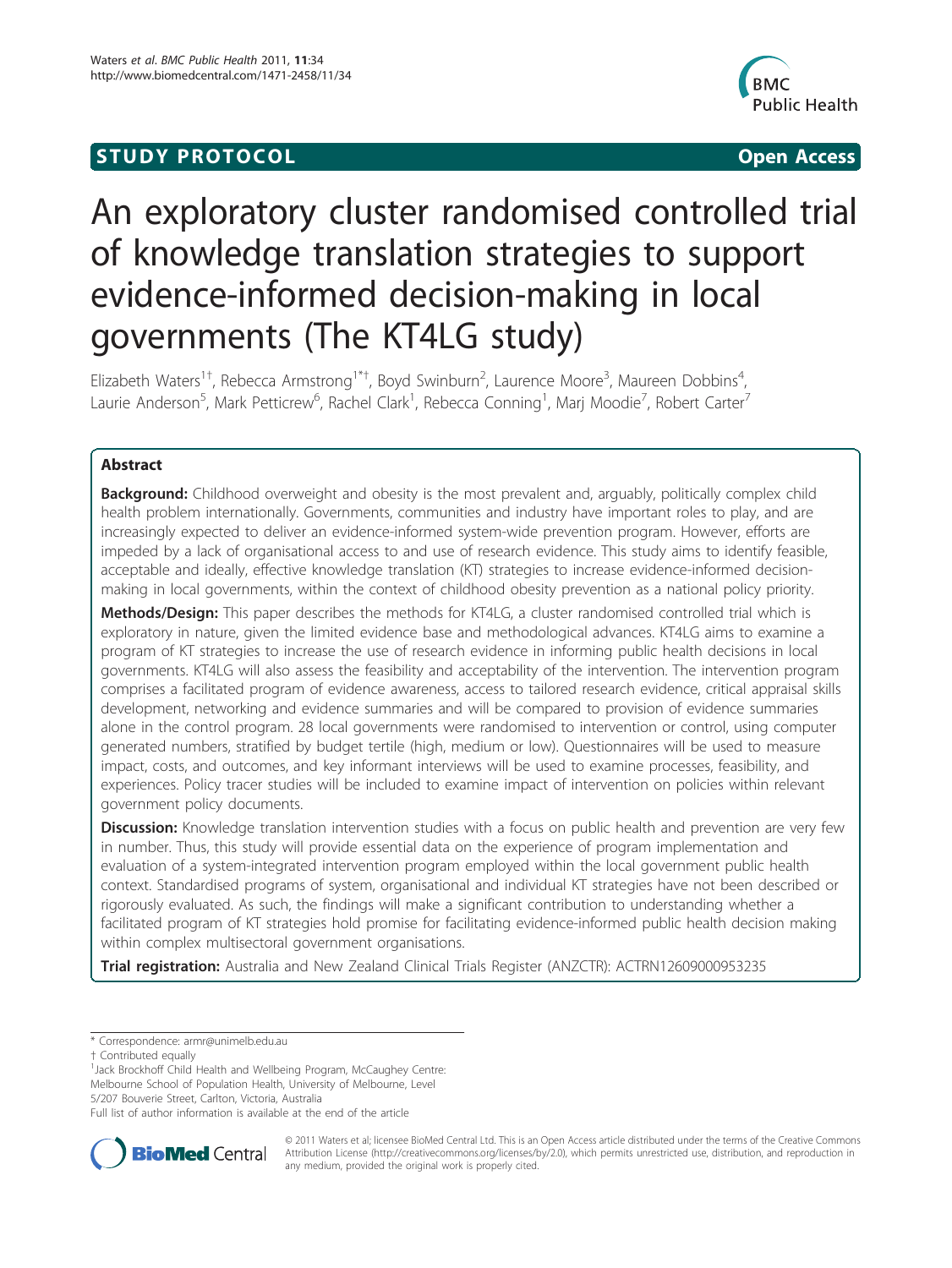#### Background

Obesity is a significant global public health issue. In Australia, a recent national health survey found 25% of children aged 5-17 years have been classified as overweight or obese. Childhood obesity has been linked to a range of social and physical health problems in later life including type 2 diabetes [\[1](#page-6-0)]. As a result, data suggests that the financial cost of obesity in 2008 was \$8.283 Billion AUD [[2](#page-6-0)]. Such forecasts are fuelling political imperatives to implement obesity prevention strategies, particularly for primary-school aged children. Developing strategies that incorporate new knowledge into policy development is essential.

Local governments in Australia have responsibility for a range of local infrastructure and activities including maternal and child health programs, child care, kindergartens, recreation facilities, parks, planning and building, traffic management and food regulations. Due to this diverse portfolio, local government has the potential to make a significant contribution to obesity prevention in Australia [\[3](#page-7-0),[4\]](#page-7-0). To be most effective however, strategies undertaken by local government need to be informed by the best available research evidence. Research evidence can be broadly defined as including descriptive evidence of prevalence and risk, evidence of intervention or program effectiveness and evidence about implementation of these interventions (for whom interventions work or not, in what circumstances and why) [[5](#page-7-0)-[7](#page-7-0)]. The crucial role of evidence has been formally acknowledged in this arena in Victoria with the Victorian Health and Wellbeing Act 2008, stipulating that local governments use evidence to inform their Municipal Public Health Plans [[8\]](#page-7-0). The use of research evidence is important not only in terms of identifying the combinations of strategies that impact on obesity, but also how well they work, for which sub-groups, the potential for harm, the mechanisms needed to support strategies, and associated cost [[9\]](#page-7-0). The use of research evidence to inform decision-making, and the development of strategies to support this process is therefore crucial.

Evidence-informed decision-making (EIDM) involves integrating the best available research evidence with contextual factors including community preferences, local health issues, political preferences and public health resources[\[10](#page-7-0)]. The benefits of EIDM include:

- adoption of effective and cost-efficient interventions,
- prudent use of scarce resources,
- improved client satisfaction, and

▪ better health outcomes for individuals and communities [\[10\]](#page-7-0).

In order for evidence-informed decision-making to occur efficiently and effectively, a series of mechanisms are required. Researchers and decision-makers need to work in partnership to fund and conduct research that addresses key policy questions; research needs to be conceptualised, conducted and communicated in a way that is meaningful to decision-makers[[11\]](#page-7-0); and research evidence needs to be accessed, assessed and appropriately [[12\]](#page-7-0) applied by decision-makers within a complex political system. (Appropriate use of research evidence to inform decision-making refers to an unbiased assessment of the evidence-base rather than using research evidence to support a position or decision that been made in the absence of evidence)

While decision-makers are under increasing pressure to use research evidence to inform their decisions, significant barriers have been identified. These include absence of personal contact between researchers and policy-makers and practitioners, lack of time and resources, organisational structures and processes, timeliness of research, poor quality or limited availability of research, and political influence [[11](#page-7-0)-[14](#page-7-0)]. To address these barriers, a range of strategies, often conceptualised as knowledge translation (KT) have been described and in some cases implemented. KT strategies range from researcher focused interventions (often designed to support the dissemination of research findings), decision-maker focused interventions (often designed to change practices and behaviours related to the integration of research evidence into decision-making processes) and interventions designed to create partnerships between researchers and decision-makers (where questions of mutual interest are identified, research is conducted in partnership and the research is used to inform policy-level decisions) [[15](#page-7-0)]. These have also been categorised as interventions that encourage push, pull and exchange of evidence [[16](#page-7-0)]. This study focuses on the application of decision-maker focused interventions, that is, those that facilitate decision-makers to access and use research evidence to inform their decisions.

Despite the fervour around KT in public health, very few rigorous studies have been or are being conducted [\[17](#page-7-0)]. As a result, it is likely that strategies have been either modified from those conducted in clinical environments or informed by the plethora of studies (of varying quality) that outline barriers and facilitators to KT in public health environments [\[16\]](#page-7-0). Much of the work to date has occurred in Canada where the government has actively invested in exploring and facilitating KT [\[18](#page-7-0)]. This exploratory trial will assess the potential effectiveness, as well as feasibility and acceptability, of a multi-component KT intervention in increasing the use of research evidence to support decision making in local governments. The trial is informed by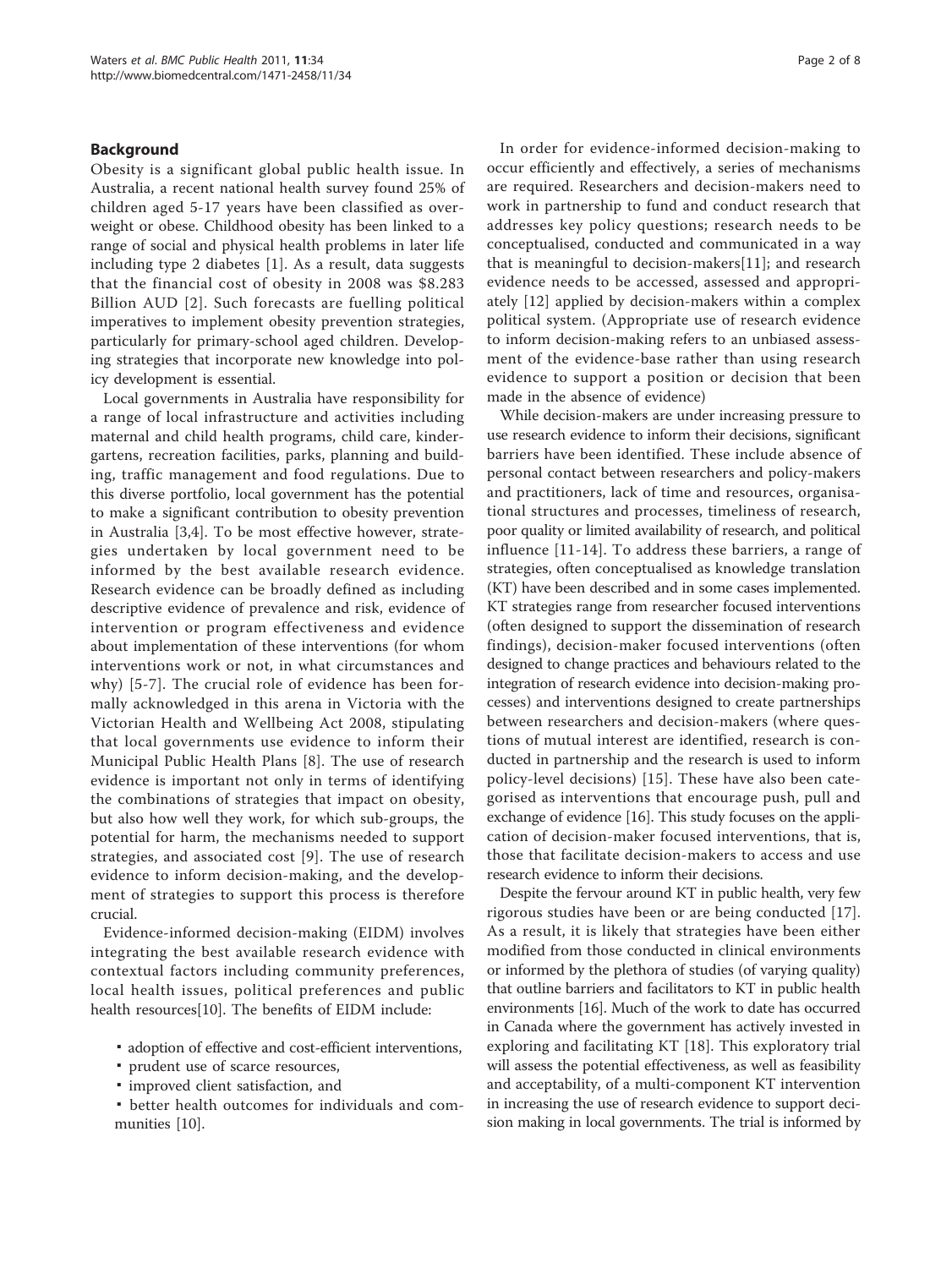<span id="page-2-0"></span>a series of preliminary projects including a state-wide survey, a systematic review and key informant interviews, which will be published elsewhere. This paper describes the methods of the trial in detail.

## Aims and objectives

1. What KT strategies show promise to increase the use of research evidence in policy and program decision-making in local governments?

2. How can we measure evidence use and the key sub-components of evidence use (as outlined in Figure 1) that are to be targeted by the intervention, at decision-maker and council level?

3. What are estimates of intra-cluster correlation by council of outcomes and of the change in such outcomes that a larger trial would need to be powered to detect?

In order to answer these questions this research program has 2 key aims:

1. Undertake an exploratory cluster randomised controlled trial to identify acceptability of the multicomponent knowledge translation and exchange model, identify potential modifications, estimate key parameters required for a full scale trial including recruitment procedures, recruitment and retention rates, variation in outcome measures, intra-cluster correlation coefficients, and estimate feasible effect sizes and intervention costs for a full scale trial.

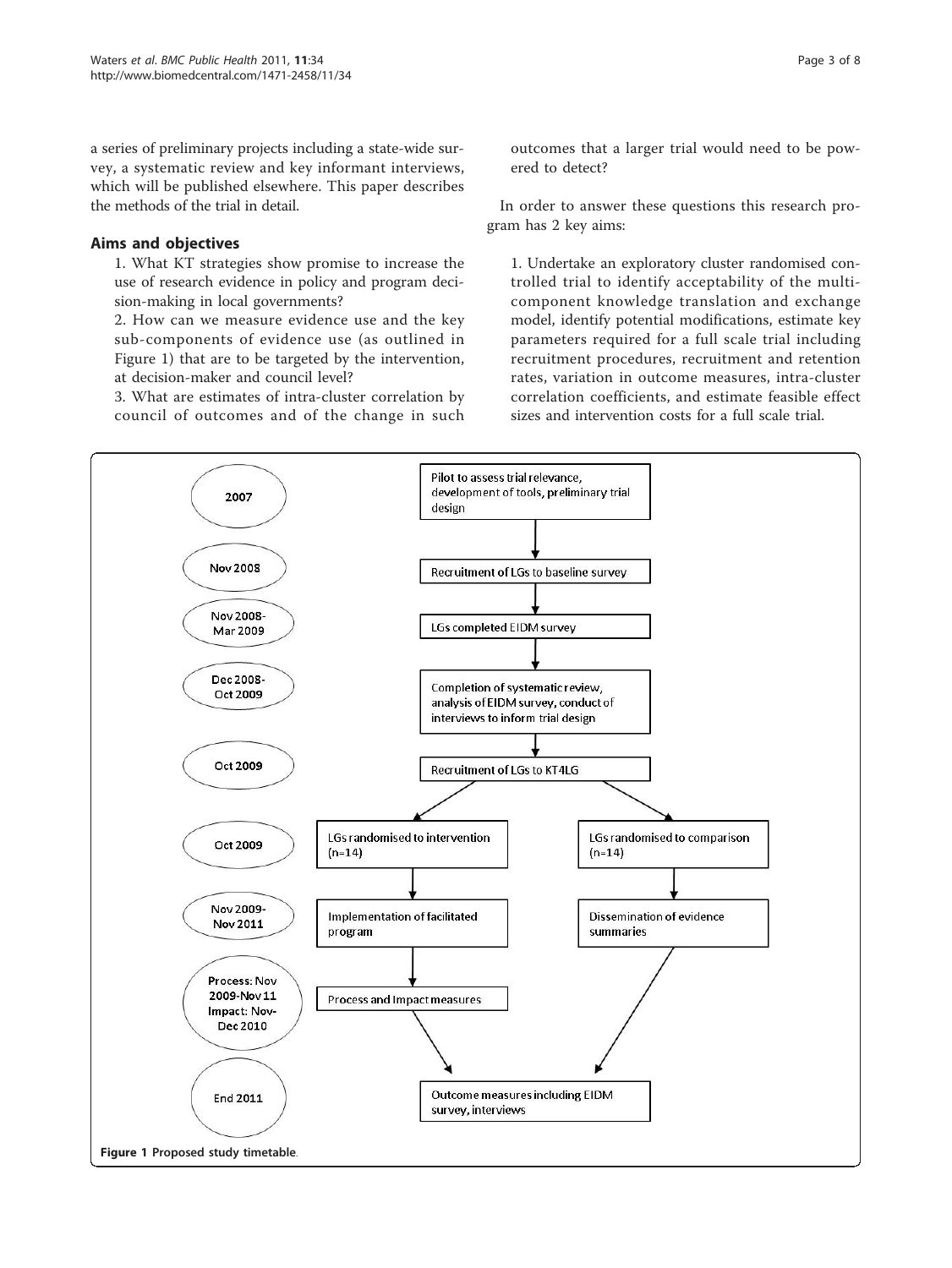2. Develop recommendations about KT models applicable to local government settings and specific recommendations for the value and design of a large scale trial.

#### Methods/Design

#### Study design

The study design is a cluster randomised controlled trial where local governments (councils) are randomised to intervention or control.

The intervention consists of two core components: 1. improved access to research evidence via provision of summaries of intervention research on topics of relevance in childhood obesity prevention for local government; and 2. building capacity of local governments to use research evidence to inform public health decision-making by providing facilitated support. Control (comparison) councils will receive component 1 and intervention councils will receive both components. The duration of the intervention will be two years. Figure [1](#page-2-0) outlines the proposed study timetable.

#### Intervention councils

Facilitated support will be managed by a program coordinator and consist of:

▪ Increased access to research evidence through supplementing evidence summaries with support to assess applicability of evidence to local context,

▪ Professional development sessions with a focus on acquiring, assessing and applying research evidence to local context,

▪ Explore and implement strategies aimed at the development of an organisational culture that supports evidence-informed decision-making within local governments.

#### Comparison councils

The comparison councils will receive access to summaries of intervention research. These will be circulated by email to all participating councils.

This research program will incorporate two of the phases in the UK Medical Research Council's (MRC) framework for evaluating complex interventions: Phase I and Phase II [\[19](#page-7-0)]. The developmental research program involved development of the intervention's components, based on existing evidence, survey data and key informant interviews.

This paper reports on the design of the intervention trial, which is being conducted in 28 councils (14 randomised to participate in the intervention and 14 to act as comparison councils). This will inform the development of a case for a possible future Phase III trial [[19\]](#page-7-0).

Ethical approval for this project was granted by the University of Melbourne Human Ethics Committee [ref 0722362).

## Recruitment and randomisation of local governments Baseline survey

All 79 Victorian local governments were invited to participate in a state-wide baseline survey. Individuals that were employed by Victorian local governments and involved in public health were eligible for participation. Up to four people from each local government were invited to complete an online survey. The survey aimed to elicit how local governments currently make decisions, the contribution of research evidence to decisionmaking, the facilitators and barriers to EIDM to identify strategies already in place that support evidenceinformed decision-making and to explore additional strategies that might support EIDM. One hundred and thirty six responses from 45 local governments were received. Reasons for non-participation included workload, staffing issues (e.g. positions currently vacant), and a recent bushfire disaster. Many of those unable to participate said that they supported the study and asked to be kept informed of the outcomes. Only those local governments who agreed to participate in the initial survey were invited to participate in the trial.

#### Intervention study

All 45 councils who completed the pre-trial baseline survey were then invited to participate in the trial. Contact was made initially by phone and then a memorandum of understanding (MOU) was emailed for the key contact to complete. The MOU articulated the roles and responsibilities of both councils and researchers. Members of the research team were available to answer queries, either by telephone or site visit during the recruitment stage. Follow-up telephone calls were made to unresponsive key contacts. Councils who declined participation were removed from the sample and not contacted again for recruitment purposes.

## Randomisation

Stratified block randomisation was used to randomly allocate participating councils to intervention or comparison group. Strata were defined by tertile of council's annual budget. Analysis of the baseline survey revealed a linear relationship between budget and population size which suggested that either could be selected as the stratification variables. Given the anticipated resource implications of practicing EIDM (e.g. staffing resources, access to internet and other resources), council budget was deemed to be most appropriate. Each intervention council then nominated a number of staff to participate in the intervention, ideally those who participate in public health planning. Once participation was agreed and a memorandum of understanding was signed, the programme coordinator emailed the trial manager with the name and annual budget of the council. The trial manager then emailed the trial statistician with the stratum (but not name) of the council. The statistician then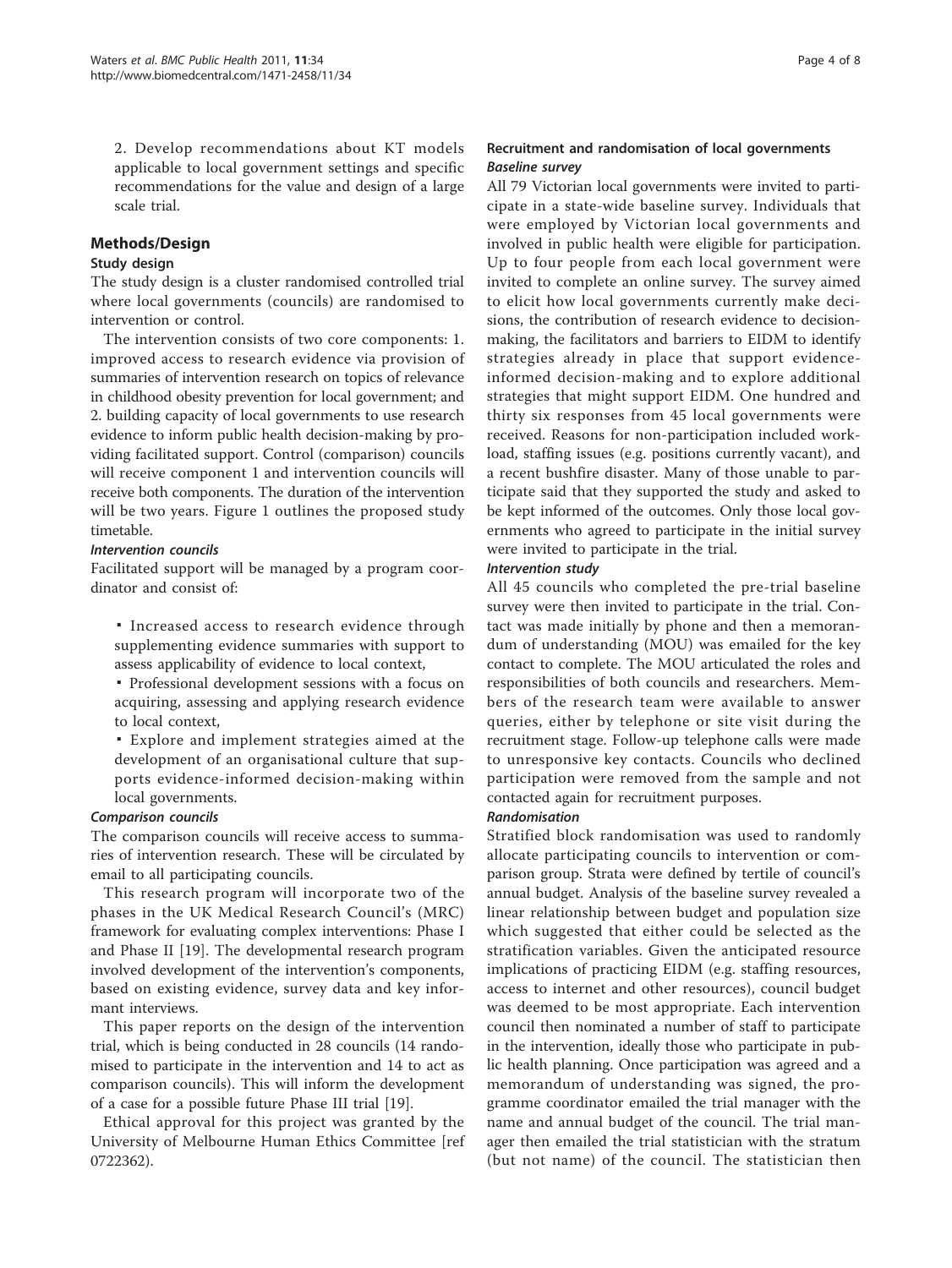allocated the council (blind to its identity) to intervention or comparison on the basis of a randomisation sequence of block size 4 generated and held by the trial statistician and concealed to all other parties. The trial manager logged the group allocation on the trial database and informed the program coordinator.

#### Sample size

Given that the outcome measures had not previously been employed precise sample size calculations, whilst broadly estimated a priori, were unable to be undertaken in the absence of estimates of standard deviation and intra-cluster correlation. However, this study will provide estimates of SD and ICC.

## Outcome measures

#### Primary outcome measures

1. Research evidence use by LGs in intervention and comparison councils

#### Secondary outcome measures

- 1. Access to research evidence
- 2. Confidence using research evidence

3. Organisational culture for evidence-informed decision-making

4. Influence of research evidence on public health decisions

5. Usefulness of research evidence in making public health decisions

#### Measurement of outcomes

Outcome evaluation will include the EIDM survey and a series of policy tracer studies. Outcome evaluation will focus on research evidence generally and research evidence specific to obesity prevention.

#### EIDM survey and key informant interviews

Following the intervention period, all participants will be invited to complete an on-line survey. This will include those who have actively participated in the intervention components as well as representatives nominated from comparison councils. Unresponsive participants will be contacted once with an email reminder. A purposive sample of participants in both comparison and intervention groups will also be invited to participate in key informant interviews.

The post intervention survey will comprise measures developed in the analysis of the baseline survey as outcome measures, testing the sensitivity of the measures and aiming to obtain estimates of standard deviation and intra class correlation. Outcome measures will include access, confidence, and organisational culture in addition to the perceived influence and usefulness of a range of sources of evidence. Given the complexities associated with measuring research use, a triangulated approach to measuring a range of constructs of research use will be used.

The background and development of the EIDM survey and results of the baseline survey will be published separately, however in summary it was based on two measurement tools [[20,21\]](#page-7-0), the first previously assessed for reliability and validity amongst public health decisionmakers in Canada [[22](#page-7-0)], and the second developed for use with public health decision-makers working in local authorities in the UK [\[20](#page-7-0)]. These measures were modified to be relevant for use in local government in Victoria, based on related literature [[22](#page-7-0)-[25\]](#page-7-0). The EIDM questionnaire was pilot tested with five individuals who had either worked with or in local government.

#### Policy tracer studies

Policy tracer studies will be conducted post intervention to examine policy change and track the influence of research retrospectively. These studies will also examine the feasibility and utility of using such methods to provide outcome data, and if successful to investigate the influence of research on policy [[26\]](#page-7-0). The tracer studies will examine policy change and track the influence of research retrospectively. They will be conducted in 4 purposively selected intervention councils at the conclusion of the intervention. The sampling frame will consider council size and structure and engagement with KT4LG as monitored by the study team. Councils who agree to participate will select a policy change and in-depth interviews with key actors across council will be conducted by the KB. The focus of the interview will be to explore the lead-up to the decision, why the decision was made, who was involved, and what evidence was useful and influential. This will be combined with document analysis of meeting minutes, policy drafts and project plans where available.

#### Impact evaluation

Regular monthly meetings and training sessions with intervention councils will be used as opportunities to explore the impact of the value of the intervention. Intermediary outcomes of interest include skills in using research evidence and combining with other sources of evidence, access to research evidence, and confidence in using research evidence. Site visits will be conducted at the one-year point of the intervention with participating councils (November 2010) and repeated again at the conclusion of the intervention (November 2011). During these visits, tools that focus on exploring stages and levels of evidence utilisation at both individual and organisational levels will be used to assess research use [[27](#page-7-0),[28](#page-7-0)]. Data will be collected by the KB during these face to face meetings and analysed by RA under the guidance of the research team. Evaluation of training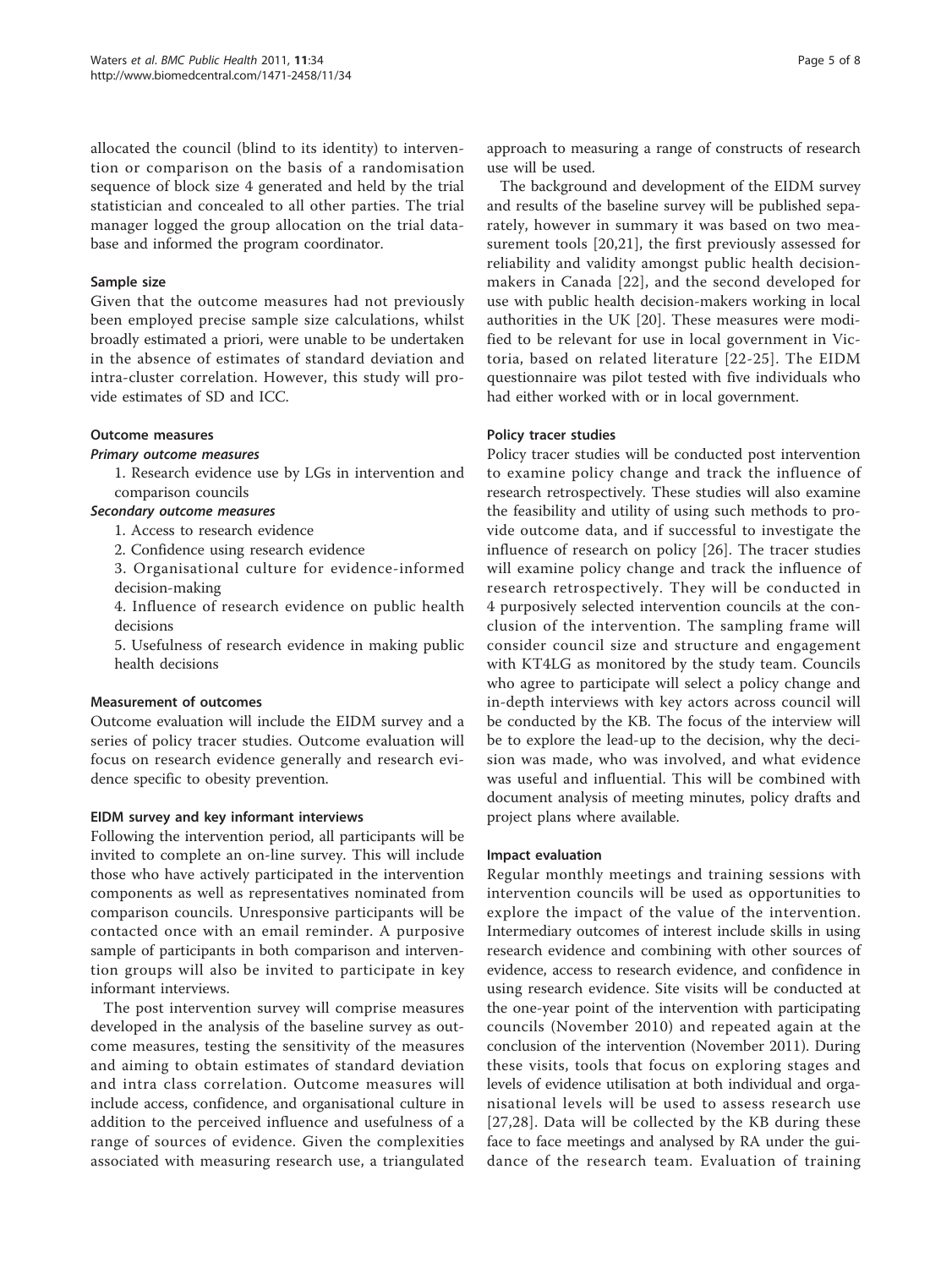sessions will also be conducted and will contribute to the impact evaluation.

#### Process evaluation/measures

The process evaluation will seek to capture information related to the intensity (dose), fidelity and reach of the intervention. Measures of context, staff turnover, barriers, facilitators, quality of engagement, which are likely to be useful in assessing acceptability and helping to modify the logic model and intervention content/delivery will be captured. An Access database has been developed to collect this data.

## Measures of adoption will include:

- Number of councils involved intervention and control
- Number of councils attending each training session

▪ Number of councils adopting our materials, frameworks (including EIDM and also determinants approach to obesity prevention)

▪ Other organizations adopting intervention materials

- Departments across council adopting our materials, frameworks
- Number of councils participating in monthly contact
- Number of councils that don't participate and why
- Demographics of participating councils
- Cost of the intervention to councils

## Measures of reach will include:

- Number of participants from each council attending training sessions
- Number of people participating in monthly contact (which department)
- Number of people attending research symposium
- Number of additional stakeholders involved
- Resources distributed
- Characteristics of participants (job description, position title)
- What helped and hindered participation by individuals
- Characteristics of non-participants

## Measures of implementation will include:

- Number of monthly contacts
- Number of training sessions
- Number of forums
- Requests for attendance at meetings
- Participant satisfaction (evaluation of training sessions and research symposium)
- Delivery of training sessions compared to expected delivery
- Delivery of monthly contact compared to expected delivery
- Why/why not are resources used by participants
- Cost of implementation (to researchers)
- Timeliness of intervention delivery (do we stick to our timeline)
- Quality of delivery
- Any issues raised during implementation and how were these addressed
- Delivery of intervention components as planned

#### Economic evaluation

In addition, an economic evaluation will help to answer the key questions of whether the intervention is affordable (i.e. gross/net cost) and whether it offers value-for money. Pathway analysis will be used to identify the resources associated with each arm. These resources will be valued using the most up-to-date sources for the 2010 reference year. The incremental or net intervention cost will equal the difference in costs between the two intervention arms. The consequences of the intervention will be measured in terms of willingness-to-pay (WTP) in a cost-benefit analysis (CBA). A CBA compares the net costs of the intervention to the dollar value of the identified outcomes.

## Data management and analysis

Quantitative data will be collected using the EIDM survey. Participant responses will be collected using Survey Monkey [[29](#page-7-0)] and then transferred to Stata for analysis [[30](#page-7-0)].Baseline characteristics of intervention and comparison councils and staff will be compared. Summary statistics for each outcome, broken down by group, will be presented at follow-up, with 95% confidence intervals appropriately adjusted for clustering (Stata svy procedures).

The primary analysis for assessment of the effect of KT4LG on primary outcomes would be ascertained in a large scale trial using a council-level weighted regression model with the stratification variable (budget tertile) and baseline measures included as covariates, It is acknowledged that the sample size in this exploratory trial is small and therefore provide imprecise effect estimates (and 95% confidence intervals). More usefully, the data from this study will be analysed to provide estimates of the intracluster correlation for each outcome, which will be calculated using analysis of variance (Stata loneway), and of standard deviations and correlations of baseline and follow up measures (council and staff level).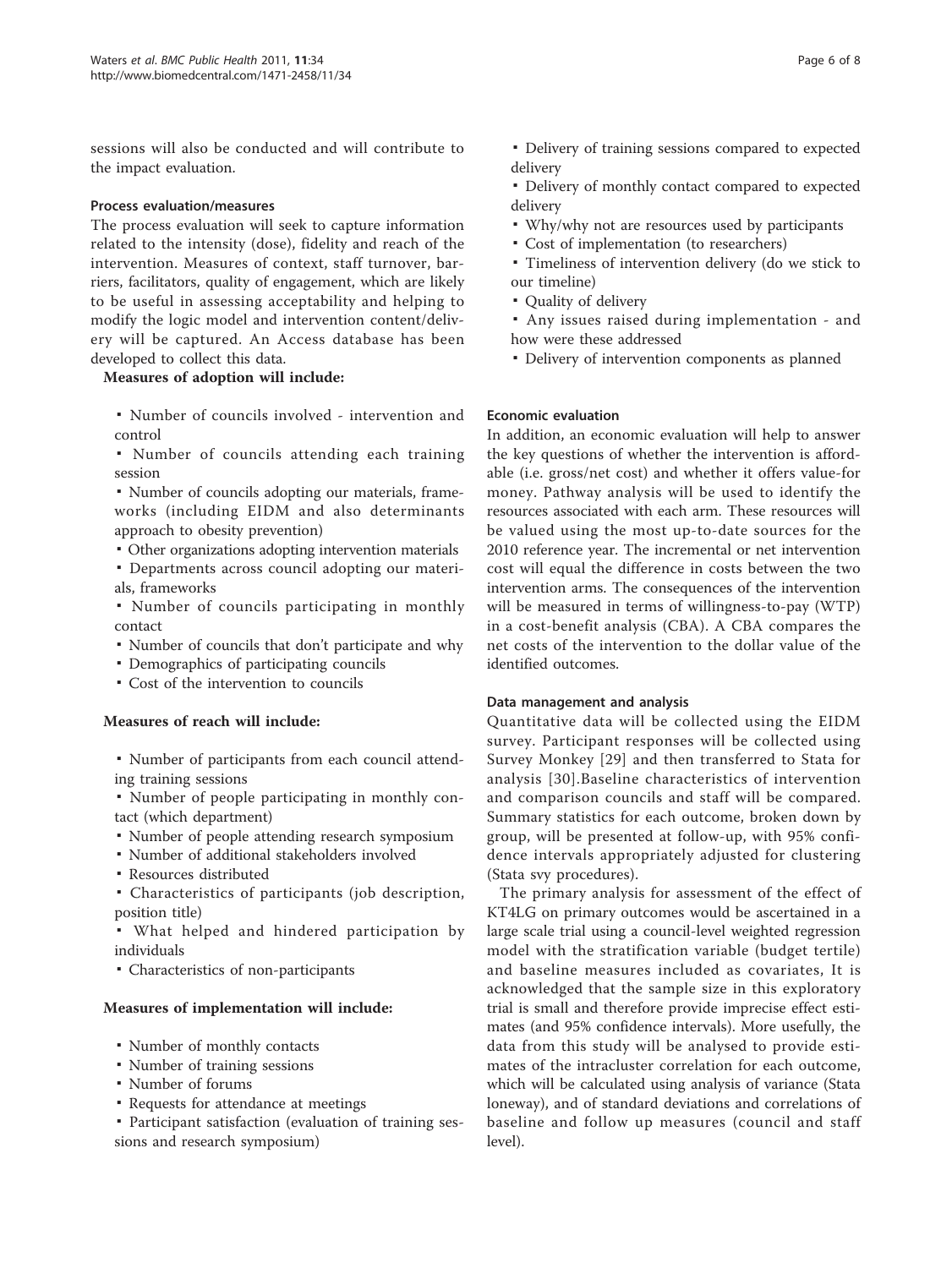<span id="page-6-0"></span>Qualitative data will be collected in a variety of ways but will predominantly involve key informant interviews and process diaries maintained by the KB. Key informant interviews will be tape-recorded and transcribed verbatim. Given the lack of one theoretical approach to guide this work, a grounded theory approach will be used to inform qualitative data analysis [[31-33](#page-7-0)]. The qualitative data will be coded and categorised using N-Vivo software [\[34](#page-7-0)] to identify emerging patterns and themes. While this study seeks to influence the use of research evidence it is acknowledged that other types of knowledge also inform decision-making. The process evaluation will collect this information and will also explore the influences on decision-makers [\[35](#page-7-0)].

Data collection for the economic evaluation will be closely integrated in the process evaluation, described earlier. A questionnaire will be administered to stakeholders from each of the participating councils (both intervention arms) at the conclusion of the intervention. It will ask a series of questions to ascertain the maximum amount which a council would be willing to pay (WTP) to have access to the KT4LG intervention. The questionnaire will be piloted in face-to-face format as part of the tracer study interviews. The usefulness of the WTP method in assessing value attached to the KT4LG intervention will be assessed both for specific examples (the tracer studies) and as a generic question. To avoid operator bias, the delivery of the intervention and the collection and analysis of data will be separated. Where data is collected, the KB will be responsible for data collection but will not be involved in data analysis. The project team will be supported by the scientific research team comprised of the chief and associate investigators who will advise on scientific and ethical issues. To monitor adverse effects of the intervention, we will be examining this issue with councils at mid point and completion of the study.

#### **Discussion**

This study will make a significant contribution to better understanding how to support evidence-informed policy and practice decisions in local public health environments. This is important given the increasing pressure for policy makers to use evidence to inform their decision-making processes. As one of few rigorous evaluations in this area, it will build on a limited body of knowledge relevant to public health.

The study uses a rigorous design to explore an area that is complex and not well understood. There is likely to be considerable heterogeneity between local governments. In addition, there is likely to be staff turnover within councils as the intervention is implemented. These issues have been addressed in the study design.

Identification of outcome measures to assess the effectiveness of KT will be informed by the literature and from findings from Dobbin's Canadian study [[22\]](#page-7-0). Further research on relevant outcome measures is needed and the research team intends to secure additional funding in this area.

This intervention, designed to support evidenceinformed decision-making, is timely and relevant to the current context in which policy decisions are being made. The intervention will contribute to better understanding how evidence can be is used to informed public health decisions, what the barriers are, and identify at what level interventions are needed to support transparent and well informed decisions.

#### List of abbreviations

CEOs: Chief Executive Officers; CRCT: cluster randomised controlled trial; EIDM: evidence-informed decision-making; KB: knowledge broker; KT: knowledge translation; MAV: Municipal Association of Victoria; VicHealth: Victorian Health Promotion Foundation; MOU: Memorandum of understanding.

#### Acknowledgements

The authors acknowledge the generous support of Victorian local governments who made this study possible. We acknowledge the support of the Victorian Health Promotion Foundation (VicHealth) and the Jack Brockhoff Child Health and Wellbeing Program at the McCaughey Centre: VicHealth Centre for Mental Health and Community Wellbeing at the University of Melbourne where core staff are located. We also gratefully acknowledge the National Health and Medical Research Council of Australia who have funded this study.

#### Author details

<sup>1</sup> Jack Brockhoff Child Health and Wellbeing Program, McCaughey Centre: Melbourne School of Population Health, University of Melbourne, Level 5/207 Bouverie Street, Carlton, Victoria, Australia. <sup>2</sup> Population Health Strategio Research, Deakin University, 221 Burwood Highway, Burwood, Victoria, Australia. <sup>3</sup>Cardiff Institute of Society and Health, School of Social Sciences, Cardiff University, 1-3 Museum Place, Cardiff, UK. <sup>4</sup>School of Nursing, McMaster University, Main Street West, Hamilton, Ontario, Canada. 5 Washington State Institute for Public Policy, Olympia, Washington, USA. 6 London School of Hygiene and Tropical Medicine, University of London, Keppel St, London, UK.<sup>7</sup> Deakin Health Economics, School of Health and Social Development, Deakin University, Burwood Highway, Burwood, Victoria, Australia.

#### Authors' contributions

All authors were actively involved in the development and design of the study. EW, and RA drafted the manuscript. EW is the principal Chief Investigator and leads the study, RA is the project manager. LM, MD, LA, RC, BS all contributed to the draft of this paper. All authors signed off on the final version.

#### Competing interests

The authors declare that they have no competing interests.

#### Received: 13 December 2010 Accepted: 13 January 2011 Published: 13 January 2011

#### References

- 1. Olds TS, Tomkinson GR, Ferrar KE, Maher CA: [Trends in the prevalence of](http://www.ncbi.nlm.nih.gov/pubmed/19823187?dopt=Abstract) [childhood overweight and obesity in Australia between 1985 and 2008.](http://www.ncbi.nlm.nih.gov/pubmed/19823187?dopt=Abstract) International Journal of Obesity 2009, 34(1):57-66.
- 2. Access Economics: The growing cost of obesity in 2008: three years on Canberra: Report by Access Economics Pty Ltd to Diabetes Australia; 2008.